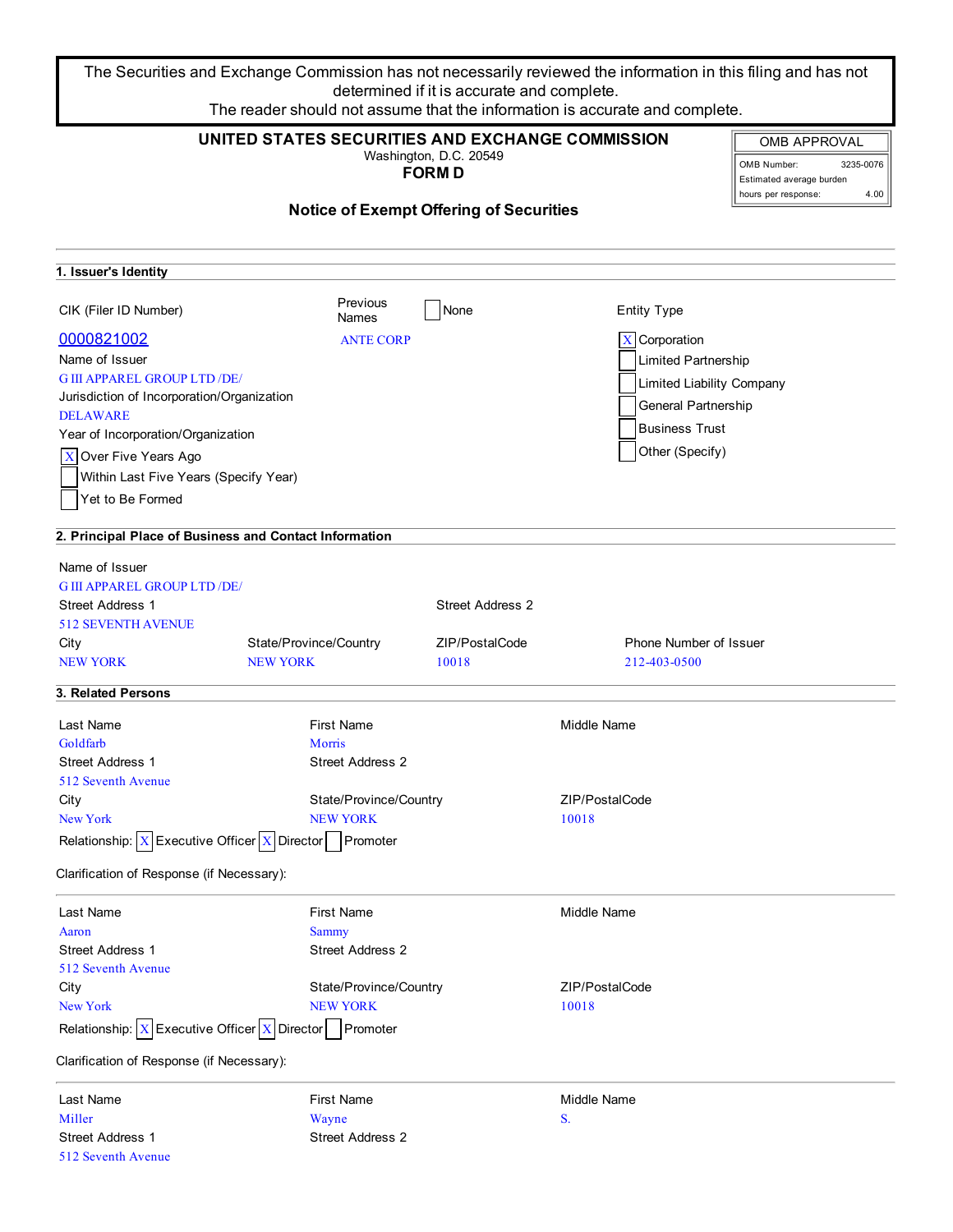| City                                                              | State/Province/Country  | ZIP/PostalCode |
|-------------------------------------------------------------------|-------------------------|----------------|
| New York                                                          | <b>NEW YORK</b>         | 10018          |
| Relationship: $X$ Executive Officer<br><b>Director</b>            | Promoter                |                |
| Clarification of Response (if Necessary):                         |                         |                |
| Last Name                                                         | <b>First Name</b>       | Middle Name    |
| Nackman                                                           | <b>Neal</b>             | S.             |
| Street Address 1                                                  | Street Address 2        |                |
| 512 Seventh Avenue                                                |                         |                |
| City                                                              | State/Province/Country  | ZIP/PostalCode |
| New York                                                          | <b>NEW YORK</b>         | 10018          |
| Relationship: $X$ Executive Officer<br>Director                   | Promoter                |                |
| Clarification of Response (if Necessary):                         |                         |                |
| Last Name                                                         | <b>First Name</b>       | Middle Name    |
| Goldfarb                                                          | Jeffrey                 | D.             |
| <b>Street Address 1</b>                                           | <b>Street Address 2</b> |                |
| 512 Seventh Avenue                                                |                         |                |
| City                                                              | State/Province/Country  | ZIP/PostalCode |
| New York                                                          | <b>NEW YORK</b>         | 10018          |
| Relationship: $X$ Executive Officer $X$ Director                  | Promoter                |                |
| Clarification of Response (if Necessary):                         |                         |                |
| Last Name                                                         | <b>First Name</b>       | Middle Name    |
| White                                                             | Richard                 |                |
| <b>Street Address 1</b>                                           | Street Address 2        |                |
| 512 Seventh Avenue                                                |                         |                |
| City                                                              | State/Province/Country  | ZIP/PostalCode |
| New York                                                          | <b>NEW YORK</b>         | 10018          |
| <b>Executive Officer <math>X</math> Director</b><br>Relationship: | Promoter                |                |
| Clarification of Response (if Necessary):                         |                         |                |
| Last Name                                                         | <b>First Name</b>       | Middle Name    |
| <b>Brosig</b>                                                     | <b>Thomas</b>           | J.             |
| <b>Street Address 1</b>                                           | <b>Street Address 2</b> |                |
| 512 Seventh Avenue                                                |                         |                |
| City                                                              | State/Province/Country  | ZIP/PostalCode |
| New York                                                          | <b>NEW YORK</b>         | 10018          |
| Relationship:   Executive Officer $X$ Director   Promoter         |                         |                |
| Clarification of Response (if Necessary):                         |                         |                |
| Last Name                                                         | <b>First Name</b>       | Middle Name    |
| Feller                                                            | Alan                    |                |
| <b>Street Address 1</b>                                           | <b>Street Address 2</b> |                |
| 512 Seventh Avenue                                                |                         |                |
| City                                                              | State/Province/Country  | ZIP/PostalCode |
| New York                                                          | <b>NEW YORK</b>         | 10018          |
| Executive Officer $X$ Director<br>Relationship:                   | Promoter                |                |
| Clarification of Response (if Necessary):                         |                         |                |
| Last Name                                                         | <b>First Name</b>       | Middle Name    |
| <b>Nostra</b>                                                     | Jeanette                |                |
| Street Address 1                                                  | Street Address 2        |                |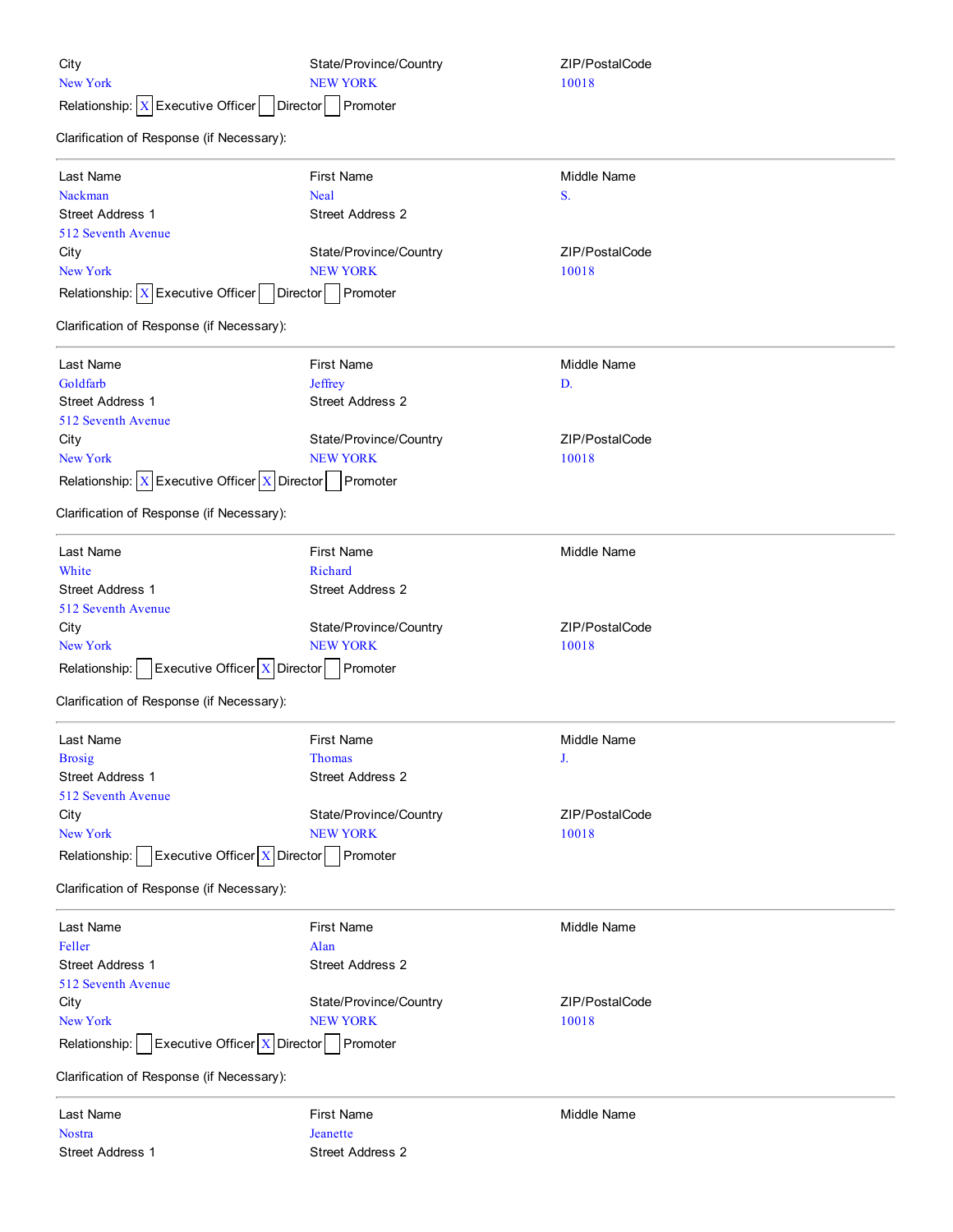| 512 Seventh Avenue                                |                         |                    |  |
|---------------------------------------------------|-------------------------|--------------------|--|
| City                                              | State/Province/Country  | ZIP/PostalCode     |  |
| New York                                          | <b>NEW YORK</b>         | 10018              |  |
| Executive Officer $X$ Director<br>Relationship:   | Promoter                |                    |  |
| Clarification of Response (if Necessary):         |                         |                    |  |
| Last Name                                         | <b>First Name</b>       | <b>Middle Name</b> |  |
| Pomerantz                                         | Laura                   |                    |  |
| <b>Street Address 1</b>                           | <b>Street Address 2</b> |                    |  |
| 512 Seventh Avenue                                |                         |                    |  |
| City                                              | State/Province/Country  | ZIP/PostalCode     |  |
| <b>New York</b>                                   | <b>NEW YORK</b>         | 10018              |  |
| Executive Officer $X$ Director<br>Relationship:   | Promoter                |                    |  |
| Clarification of Response (if Necessary):         |                         |                    |  |
| Last Name                                         | <b>First Name</b>       | <b>Middle Name</b> |  |
| <b>Sirkin</b>                                     | Allen                   |                    |  |
| <b>Street Address 1</b>                           | <b>Street Address 2</b> |                    |  |
| 512 Seventh Avenue                                |                         |                    |  |
| City                                              | State/Province/Country  | ZIP/PostalCode     |  |
| <b>New York</b>                                   | <b>NEW YORK</b>         | 10018              |  |
| Executive Officer   X   Director<br>Relationship: | Promoter                |                    |  |
| Clarification of Response (if Necessary):         |                         |                    |  |
| Last Name                                         | <b>First Name</b>       | <b>Middle Name</b> |  |
| van Bokhorst                                      | Willem                  |                    |  |
| <b>Street Address 1</b>                           | <b>Street Address 2</b> |                    |  |
| 512 Seventh Avenue                                |                         |                    |  |
| City                                              | State/Province/Country  | ZIP/PostalCode     |  |
| <b>New York</b>                                   | <b>NEW YORK</b>         | 10018              |  |
| Executive Officer $X$ Director<br>Relationship:   | Promoter                |                    |  |
| Clarification of Response (if Necessary):         |                         |                    |  |
| Last Name                                         | <b>First Name</b>       | Middle Name        |  |
| Vitali                                            | Cheryl                  |                    |  |
| <b>Street Address 1</b>                           | <b>Street Address 2</b> |                    |  |
| 512 Seventh Avenue                                |                         |                    |  |
| City                                              | State/Province/Country  | ZIP/PostalCode     |  |
| <b>New York</b>                                   | <b>NEW YORK</b>         | 10018              |  |
| Executive Officer X Director<br>Relationship:     | Promoter                |                    |  |
| Clarification of Response (if Necessary):         |                         |                    |  |
| Last Name                                         | <b>First Name</b>       | Middle Name        |  |
| White                                             | Richard                 |                    |  |
| <b>Street Address 1</b>                           | Street Address 2        |                    |  |
| 512 Seventh Avenue                                |                         |                    |  |
| City                                              | State/Province/Country  | ZIP/PostalCode     |  |
| <b>New York</b>                                   | <b>NEW YORK</b>         | 10018              |  |
| Executive Officer   X   Director<br>Relationship: | Promoter                |                    |  |
| Clarification of Response (if Necessary):         |                         |                    |  |
|                                                   |                         |                    |  |

**4. Industry Group**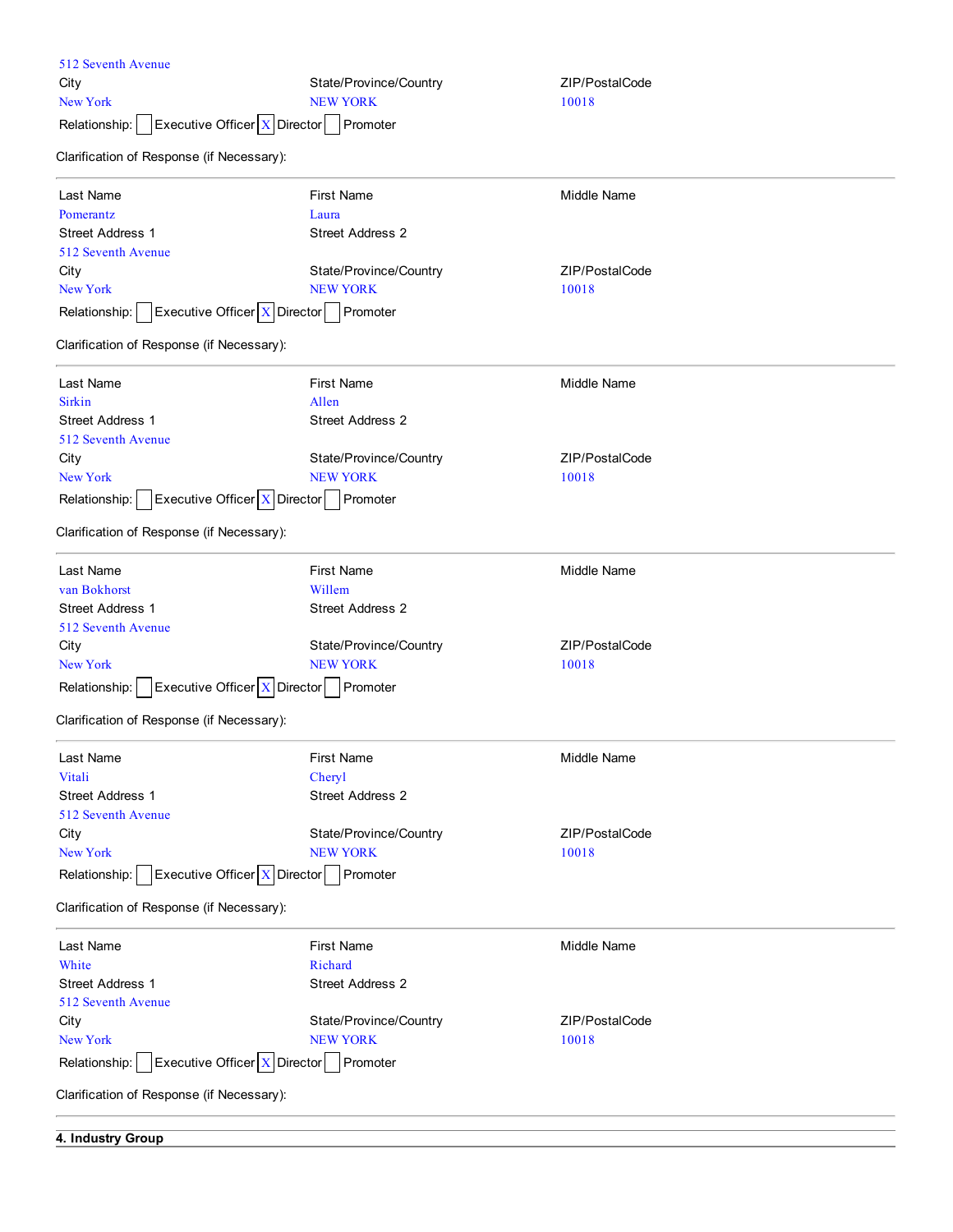| Agriculture                                           | <b>Health Care</b>         | Retailing                            |
|-------------------------------------------------------|----------------------------|--------------------------------------|
| <b>Banking &amp; Financial Services</b>               | Biotechnology              | <b>Restaurants</b>                   |
| <b>Commercial Banking</b>                             | Health Insurance           | Technology                           |
| Insurance                                             | Hospitals & Physicians     | Computers                            |
| Investing                                             | Pharmaceuticals            | Telecommunications                   |
| <b>Investment Banking</b>                             |                            |                                      |
| Pooled Investment Fund                                | Other Health Care          | Other Technology                     |
| Is the issuer registered as                           | Manufacturing              | Travel                               |
| an investment company under<br>the Investment Company | <b>Real Estate</b>         | Airlines & Airports                  |
| Act of 1940?                                          | Commercial                 | Lodging & Conventions                |
| Yes<br><b>No</b>                                      | Construction               | <b>Tourism &amp; Travel Services</b> |
| Other Banking & Financial Services                    | <b>REITS &amp; Finance</b> |                                      |
| <b>Business Services</b>                              |                            | <b>Other Travel</b>                  |
| Energy                                                | Residential                | Other<br>X                           |
| Coal Mining                                           | <b>Other Real Estate</b>   |                                      |
| <b>Electric Utilities</b>                             |                            |                                      |
|                                                       |                            |                                      |
| <b>Energy Conservation</b>                            |                            |                                      |
| <b>Environmental Services</b>                         |                            |                                      |
| Oil & Gas                                             |                            |                                      |
| Other Energy                                          |                            |                                      |

## **5. Issuer Size**

| Revenue Range                    | OR. | Aggregate Net Asset Value Range |
|----------------------------------|-----|---------------------------------|
| No Revenues                      |     | No Aggregate Net Asset Value    |
| $$1 - $1,000,000$                |     | $$1 - $5,000,000$               |
| $$1,000,001 - $5,000,000$        |     | \$5,000,001 - \$25,000,000      |
| \$5,000,001 - \$25,000,000       |     | \$25,000,001 - \$50,000,000     |
| $$25,000,001 -$<br>\$100,000,000 |     | \$50,000,001 - \$100,000,000    |
| $X$ Over \$100,000,000           |     | Over \$100,000,000              |
| Decline to Disclose              |     | Decline to Disclose             |
| Not Applicable                   |     | Not Applicable                  |

# **6. Federal Exemption(s) and Exclusion(s) Claimed (select all that apply)**

|                                         | Investment Company Act Section 3(c) |                    |
|-----------------------------------------|-------------------------------------|--------------------|
| Rule 504(b)(1) (not (i), (ii) or (iii)) | Section $3(c)(1)$                   | Section 3(c)(9)    |
| Rule 504 (b)(1)(i)                      | Section $3(c)(2)$                   | Section 3(c)(10)   |
| Rule 504 (b)(1)(ii)                     | Section $3(c)(3)$                   | Section 3(c)(11)   |
| Rule 504 (b)(1)(iii)                    |                                     |                    |
| <b>Rule 505</b>                         | Section $3(c)(4)$                   | Section $3(c)(12)$ |
| Rule 506(b)                             | Section $3(c)(5)$                   | Section $3(c)(13)$ |
| Rule 506(c)                             |                                     |                    |
| Securities Act Section 4(a)(5)          | Section $3(c)(6)$                   | Section 3(c)(14)   |
|                                         | Section 3(c)(7)                     |                    |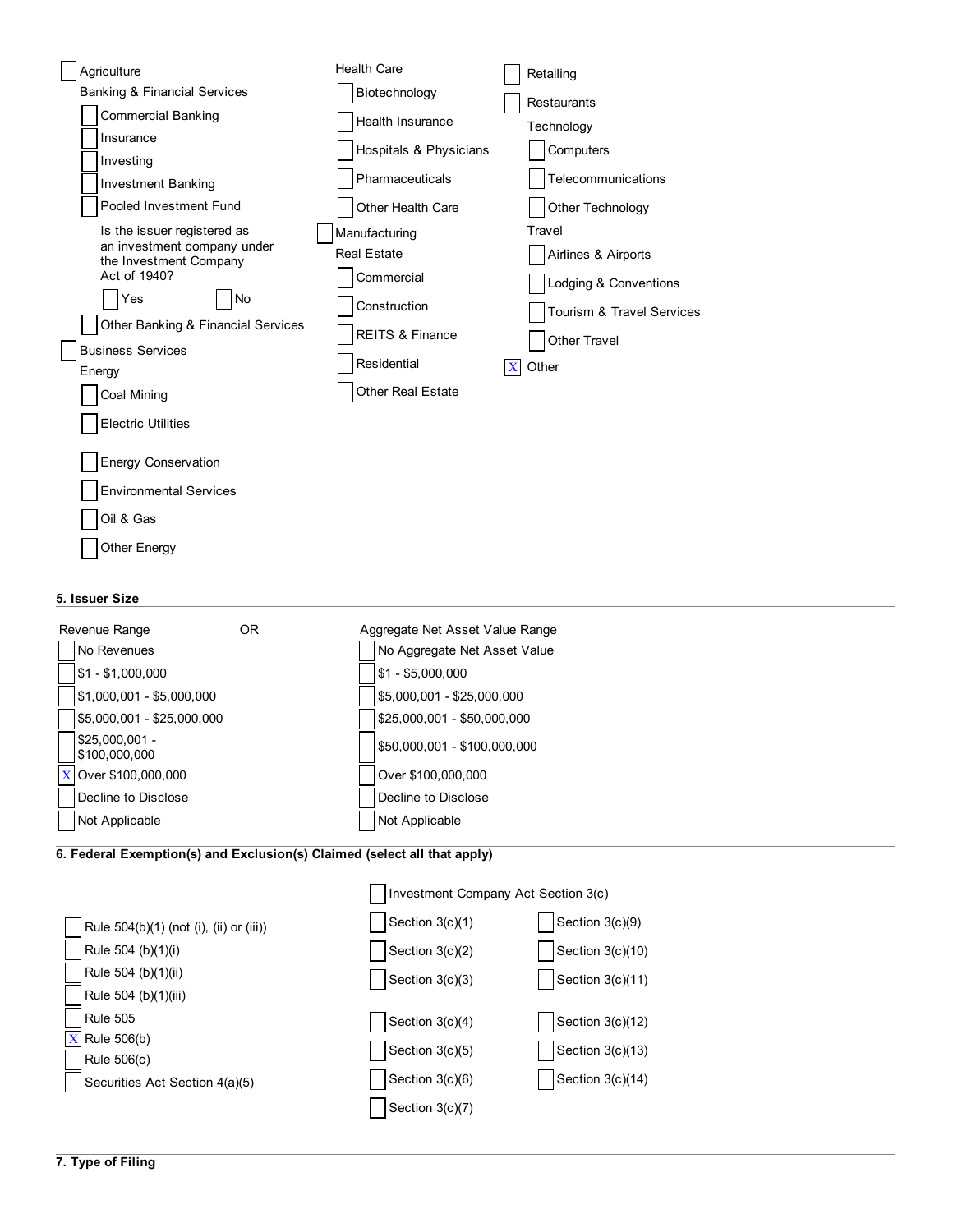| New Notice Date of First Sale 2016-12-01     First Sale Yet to Occur<br>X<br>Amendment                                                                                                                                                                      |
|-------------------------------------------------------------------------------------------------------------------------------------------------------------------------------------------------------------------------------------------------------------|
| 8. Duration of Offering                                                                                                                                                                                                                                     |
|                                                                                                                                                                                                                                                             |
| Yes $X$ No<br>Does the Issuer intend this offering to last more than one year?                                                                                                                                                                              |
| 9. Type(s) of Securities Offered (select all that apply)                                                                                                                                                                                                    |
| $X$ Equity<br>Pooled Investment Fund Interests                                                                                                                                                                                                              |
| Debt<br><b>Tenant-in-Common Securities</b>                                                                                                                                                                                                                  |
| Option, Warrant or Other Right to Acquire Another Security<br><b>Mineral Property Securities</b>                                                                                                                                                            |
| Security to be Acquired Upon Exercise of Option, Warrant or Other<br>Other (describe)<br><b>Right to Acquire Security</b>                                                                                                                                   |
| 10. Business Combination Transaction                                                                                                                                                                                                                        |
| Is this offering being made in connection with a business combination transaction, such as a<br>X Yes No<br>merger, acquisition or exchange offer?                                                                                                          |
| Clarification of Response (if Necessary):                                                                                                                                                                                                                   |
| As described in the Issuer's Form 8-K filed on December 6, 2016, the Issuer issued 2,308,877 restricted shares of stock to LVMH Moet Hennessy Louis<br>Vuitton Inc. in connection with the purchase of the capital stock of Donna Karan International, Inc. |
| 11. Minimum Investment                                                                                                                                                                                                                                      |
| Minimum investment accepted from any outside investor \$0 USD                                                                                                                                                                                               |
| 12. Sales Compensation                                                                                                                                                                                                                                      |
| Recipient CRD Number $X$ None<br>Recipient                                                                                                                                                                                                                  |
| (Associated) Broker or Dealer $X$ None<br>(Associated) Broker or Dealer CRD Number $X$ None                                                                                                                                                                 |
| <b>Street Address 1</b><br><b>Street Address 2</b>                                                                                                                                                                                                          |
| State/Province/Country<br><b>ZIP/Postal Code</b><br>City                                                                                                                                                                                                    |
| State(s) of Solicitation (select all that apply)<br><b>All States</b><br>Foreign/non-US<br>Check "All States" or check individual States                                                                                                                    |
| 13. Offering and Sales Amounts                                                                                                                                                                                                                              |
| \$75,000,000 USD or<br>Indefinite<br><b>Total Offering Amount</b>                                                                                                                                                                                           |
| <b>Total Amount Sold</b><br>\$75,000,000 USD                                                                                                                                                                                                                |
| \$0 USD or<br>Indefinite<br>Total Remaining to be Sold                                                                                                                                                                                                      |
|                                                                                                                                                                                                                                                             |
| Clarification of Response (if Necessary):<br>14. Investors                                                                                                                                                                                                  |
|                                                                                                                                                                                                                                                             |
| Select if securities in the offering have been or may be sold to persons who do not qualify as accredited investors, and<br>enter the number of such non-accredited investors who already have invested in the offering.                                    |
| Regardless of whether securities in the offering have been or may be sold to persons who do not qualify as accredited<br>investors, enter the total number of investors who already have invested in the offering:                                          |
| 15. Sales Commissions & Finder's Fees Expenses                                                                                                                                                                                                              |
| Provide separately the amounts of sales commissions and finders fees expenses, if any. If the amount of an expenditure is not known, provide an<br>estimate and check the box next to the amount.                                                           |
| Sales Commissions \$0 USD<br>Estimate                                                                                                                                                                                                                       |
| Finders' Fees \$0 USD<br>Estimate                                                                                                                                                                                                                           |

| Clarification of Response (if Necessary): |  |  |
|-------------------------------------------|--|--|
|-------------------------------------------|--|--|